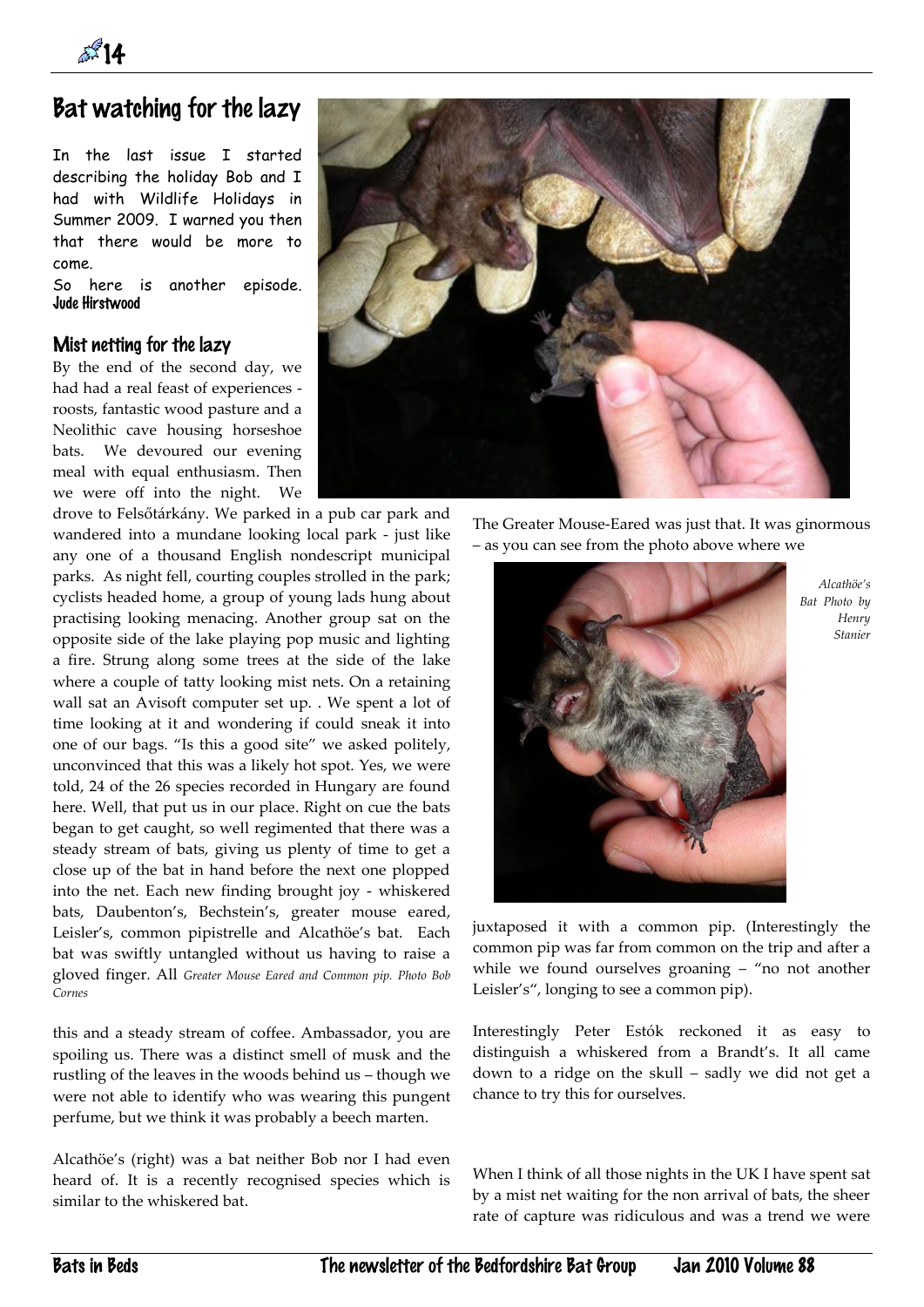

to see repeated time and again. Sándor explained this was because Hungary is a relatively dry country and the bats are forced to come down to drink at water bodies, so they are easier to catch. With this many bats in such a short time, it was frankly a miracle there were not tears before bedtime.

into the night. I didn't mind when I picked up a strange sound on the detector. It sounded for all the world like a pip on speed. (an inter pulse interval of 85.5+/- 26.2 compared to  $102.5 = / -33$  for a soprano pip for the technically minded). The calls were ridiculously fast and when I caught sight of the bat that was emitting the

### Roost visiting for the indolent

You never know when you are going to find a bat or a bat roost. The bus pulled into a side street in Eger and we all piled out to head for a large flyover running over a roundabout. The traffic rushed past us and drivers almost crashed at the sight of mad tourists peering up into the underside of the flyover.

You couldn't see the bats snuggled deep in the cavities between bridge

sections – but we sure could hear them. For in this unlikely spot were several hundred male Noctules. It was their unceasing chattering which attracted guide Peter Estók as he drove past. Interestingly all the bats here are male. It is thought that the females live in a nearby tower block. This was a fairly jerry-built block with many nooks and crannies just crying out for colonisation.

### A gentle perambulation to the Bat Cave

Now this was more arduous. We had to walk a good twenty yards from the bus to an old copper mine. As night fell we were impressed by the blueness of the nearby lake which owed its colour to copper salts. The cave itself was too dangerous to enter as carbon dioxide levels were high, but the more intrepid (i.e. everyone apart from the anaemic wimp that was Jude) scrambled up the slope to watch for bat emergence

Soon we heard the Clanger swanny whistle of horseshoe bats that swept out of the cave in numbers. Why do horseshoes sound so exultant? They make your heart sing. More so when we realised there were two species



present Mediterranean and Greater Horseshoe Bats.

So, was I jealous not to get a ringside view of the emergence? NO, because they .

*Photo Sándor Boldogh* swooped past me as they headed off



sound the same was true of its flight. Whoosh and you'd missed it. It was so fast you could pick up the Doppler effect as it whizzed past at the sort of speed you see in cartoons. Was this the bat for whom the phrase "Bat out of hell" was coined? What an earth was it? <sup>1</sup>

### Sitting Pretty

The pictures to the right are Henry Stanier's and document a quite remarkable moment. A couple of days later we were mist netting across another river. Bob, Sándor and Henry waded into the water to liberate the bats which flew into it, while I sat in a comfy chair. What interested Sándor was that almost every bat we caught

was a Greater Horseshoe.

There must have been a roost nearby and Sándor had been unaware of its location. So we had actually had a useful role to play in bat conservation. We soon fell into the routine of catch, untangle, photograph,

release, catch,

untangle,



photograph and release when Henry noticed that the bat in this photo had something in her mouth – and next to her in the net was a hawk moth with a large bat mouth shaped chunk out of its wing. When we looked at the bat again there she was with her snack in her mouth and, I swear an indignant look in her eye. We released her as quickly as possible as she was lactating, but it was only as she flew off that we realised we still had her supper.